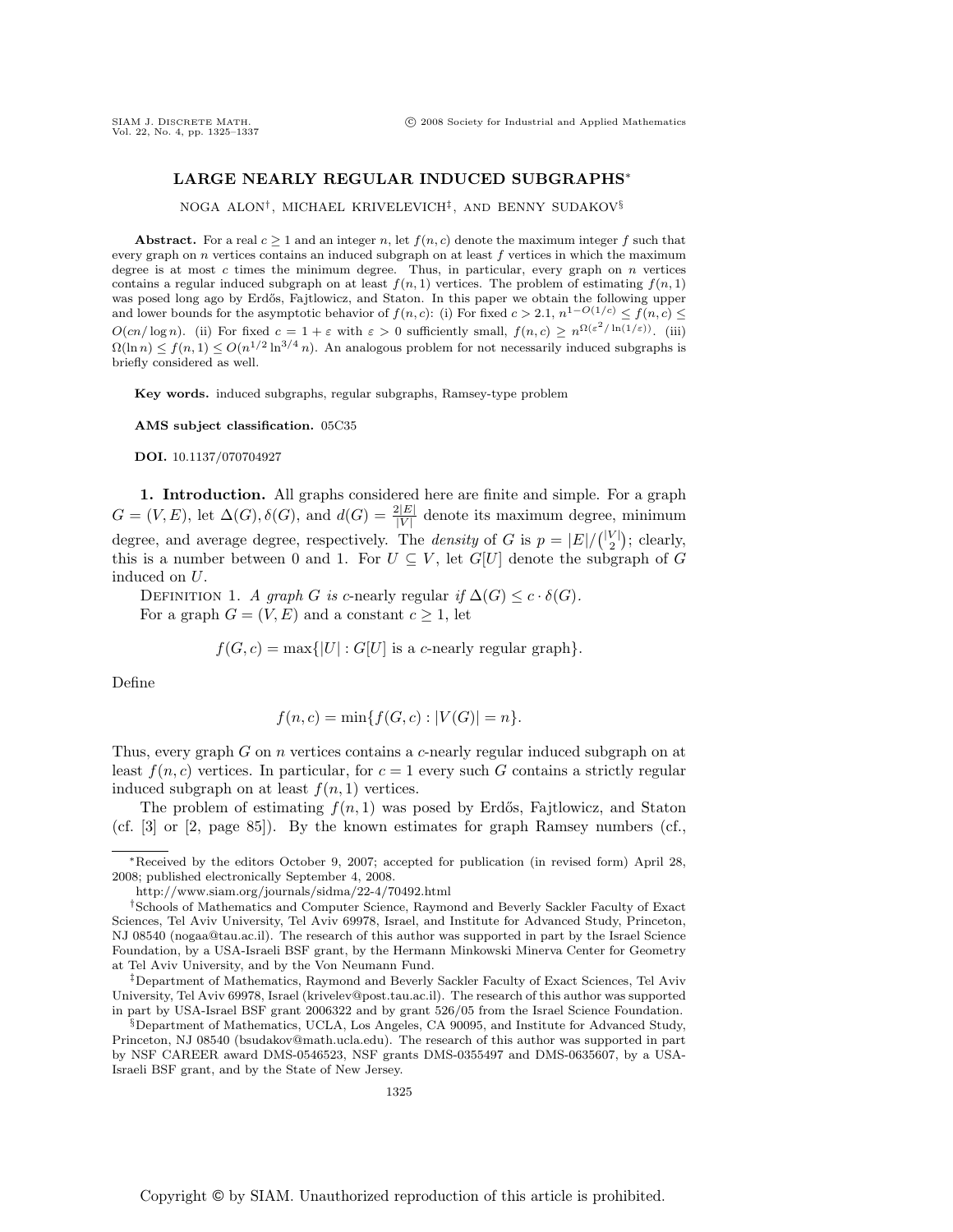e.g., [6]), every graph on n vertices contains either a clique or an independent set of order  $\Omega(\ln n)$ . This implies that  $f(n, 1) \geq \Omega(\ln n)$ . Erdős, Fajtlowicz, and Staton conjectured that the ratio  $f(n, 1)/\ln n$  tends to infinity as n tends to infinity. We are unable to prove or disprove this conjecture and can only obtain several bounds, which are listed in the following results. The first deals with the case of large c.

PROPOSITION 1.1. There exists an absolute constant b so that for all  $K \geq 2.1$ ,  $f(n, K) \geq n^{1-b/K}.$ 

The problem of obtaining a nontrivial lower bound for values of  $c$  close to 1 is more interesting. Here we first deal with the case of graphs with positive density and show that any such graph must contain a nearly regular subgraph on a linear number of vertices.

THEOREM 1.2. Let  $\varepsilon > 0$  be a small real, and let p satisfy  $0 < p < 1$ . Then, for every sufficiently large n, any graph  $G = (V, E)$  on n vertices with density at least p contains an induced  $(1 + \varepsilon)$ -nearly regular subgraph on at least

$$
0.5\left(\frac{\varepsilon}{6}\right)^{\frac{144}{\varepsilon^2}\ln(\frac{1}{p})}\cdot n
$$

vertices.

For general (possibly sparse) graphs we have the following. THEOREM 1.3. Let  $\varepsilon > 0$  be a sufficiently small constant. Then

$$
f(n, 1 + \varepsilon) \ge n^{\frac{\varepsilon^2}{250 \ln(1/\varepsilon)}}
$$

for all sufficiently large n.

Our upper bounds for  $f(n, c)$  are rather far from the lower bounds. For the strictly regular case we prove the following.

THEOREM 1.4.  $f(n, 1) \leq O(n^{1/2} \log^{3/4} n)$ .

This is a slight improvement of an earlier estimate of Bollobás (cf.  $[2]$ ), who showed that for every  $\epsilon > 0$ ,  $f(n, 1) \leq c(\epsilon)n^{1/2+\epsilon}$ . For the nearly regular case we have the following.

PROPOSITION 1.5. For every constant  $K \geq 2$ ,  $f(n,K) \leq 7K \frac{n}{\log n}$ .

The lower bounds are proved in the next section, and the upper bounds are presented in section 3. We conclude in section 4 with a few open problems and a brief discussion of an analogous problem for not necessarily induced subgraphs. Throughout this paper we assume, whenever needed, that the number of vertices  $n$ of the graphs discussed is sufficiently large. To simplify the presentation, we make no attempt to optimize the absolute constants, and we omit all floor and ceiling signs whenever these are not crucial. We also use the following standard asymptotic notation: For two functions  $f(n)$ ,  $g(n)$  of a natural valued parameter n, we write  $f(n) = o(g(n))$  whenever  $\lim_{n\to\infty} f(n)/g(n) = 0$ ;  $f(n) = O(g(n))$  if there exists a constant  $C > 0$  such that  $f(n) \leq Cg(n)$  for all n; and  $f(n) = \Omega(g(n))$  if  $g(n) =$  $O(f(n)).$ 

**2. Lower bounds.** For a graph  $G = (V, E)$  and a subset  $U \subseteq V$ , the number of edges of G spanned by U in G is denoted by  $e_G(U)$ ; the number of edges between disjoint subsets U, W of vertices of G is denoted by  $e_G(U, W)$ .

**2.1. Large** *c***.** In this subsection we prove Proposition 1.1, which provides a lower bound for  $f(n, c)$  when c is a relatively large constant.

We need the following rather standard argument, allowing one to pass from a graph with a large average degree to one with a large minimum degree.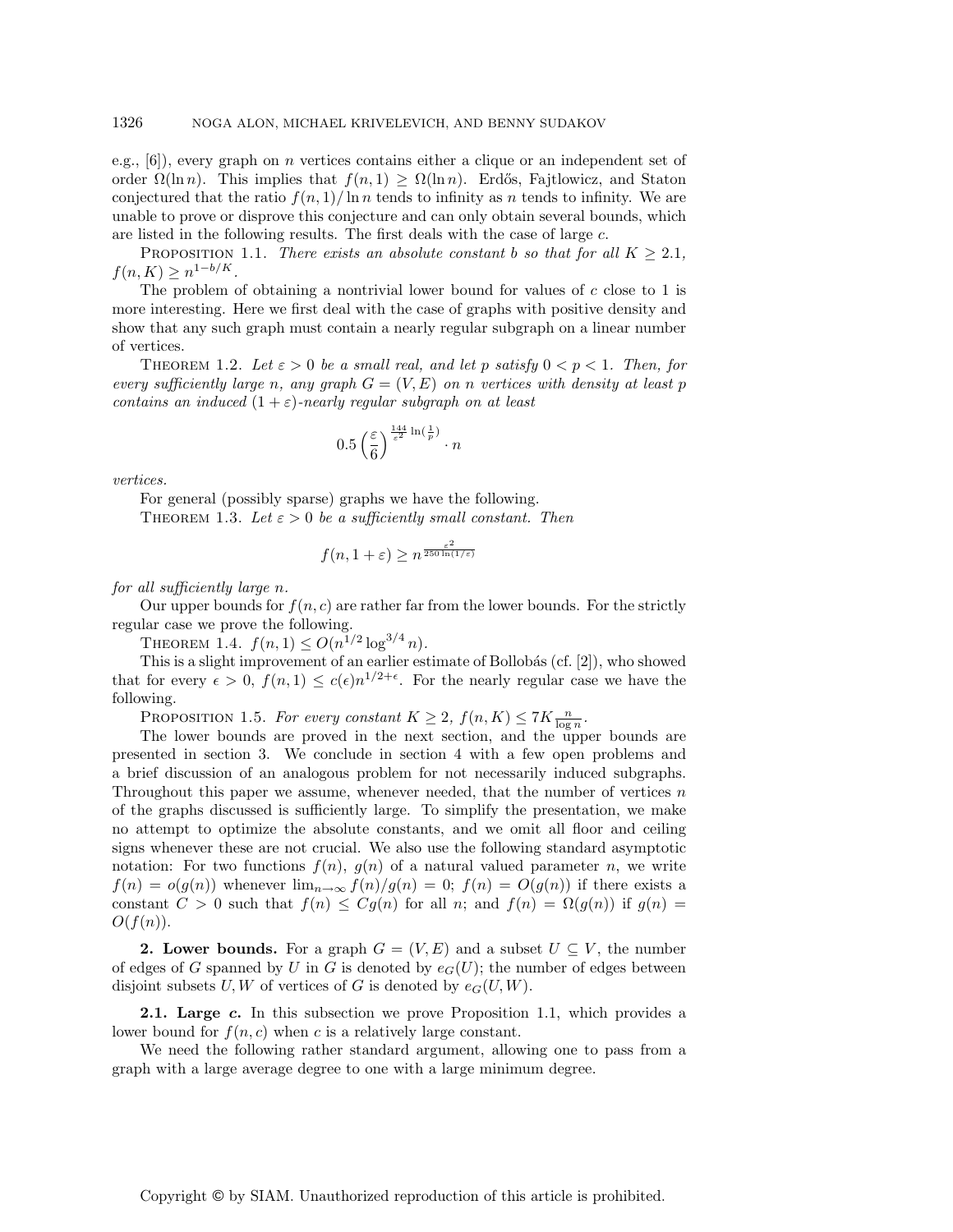PROPOSITION 2.1. Let  $K > 1, \alpha < 1/2$  be constants. Then every graph  $G =$  $(V, E)$  on  $|V| = n$  vertices with  $\Delta(G) \leq K d(G)$  contains an induced  $(K/\alpha)$ -nearly regular subgraph  $G^*$  with at least  $\frac{1-2\alpha}{K-2\alpha}n$  vertices and at least  $\frac{K-2K\alpha}{2K-4\alpha}nd$  edges.

*Proof.* Denote the average degree  $d(G)$  of G by d. We can obviously assume that  $d > 0$ . Start with G and delete repeatedly vertices of degree less than  $\alpha d$  until there are none left. Denote the resulting graph by  $G^*$ . Then  $G^*$  is an induced subgraph of G, satisfying  $\Delta(G^*) \leq \Delta(G)$ ,  $\delta(G^*) \geq \alpha d$ , implying

$$
\Delta(G^*) \leq \Delta(G) \leq K d \leq \frac{K}{\alpha} \delta(G^*) \,,
$$

and thus  $G^*$  is a  $(K/\alpha)$ -nearly regular graph. We now estimate the number of vertices of  $G^*$ . Denote the latter by t. While creating  $G^*$  from G, we deleted less than  $(n-t)\alpha d$ edges, and thus

$$
\Delta(G^*) \ge d(G^*) > \frac{2(|E(G)| - (n-t)\alpha d)}{t} = \frac{nd - 2(n-t)\alpha d}{t}.
$$

But  $\Delta(G^*) \leq \Delta(G) \leq Kd$ , implying

Ω

$$
\frac{nd - 2(n - t)\alpha d}{t} \leq Kd.
$$

Solving the above inequality for t, we get  $t \geq \frac{1-2\alpha}{K-2\alpha}n$ , supplying the required lower bound for the number of vertices of  $G^*$ . To bound the number of its edges, note that the number of vertices deleted is  $n - t$ , and hence the number of edges deleted is at most  $(n - t)\alpha d$ , leaving at least

$$
\frac{1}{2}nd - (n-t)\alpha d = \left(\frac{1}{2} - \alpha\right)nd + t\alpha d \ge \left(\frac{1}{2} - \alpha\right)nd + \frac{1-2\alpha}{K-2\alpha}n\alpha d = \frac{K-2K\alpha}{2K-4\alpha}nd,
$$

as needed.

Remark 1. It is instructive to observe that the above argument breaks down completely for  $\alpha \geq 1/2$ . Therefore, when estimating  $f(n, c)$  from below for small c, in particular for  $c < 2$ , we will adapt a different strategy.

We proceed with the following result, whose proof resembles that of one of the results in [4].

PROPOSITION 2.2. Let  $K > 1$  be a constant. Every graph  $G = (V, E)$  on  $|V| =$  $|V(G)| = n$  vertices contains an induced subgraph  $G^*$  on at least  $n^{1 + \log_2(1 - \frac{1}{K})}$  vertices, for which  $\Delta(G^*) \leq K d(G^*)$ .

For large K the above estimate behaves like  $n^{1-\Theta(\frac{1}{K})}$ . Therefore, the assertions of Propositions 2.1 and 2.2 imply that of Proposition 1.1.

*Proof of Proposition* 2.2. Set  $G_0 = G$ ,  $k^* = \log_2 n$ . For  $i = 0, \ldots, k^*$  repeat the following loop. Set

$$
n_i = |V(G_i)|, \quad \Delta_i = \Delta(G_i), \quad d_i = d(G_i) .
$$

If  $\Delta_i \leq K d_i$ , abort the loop. Otherwise, delete repeatedly vertices of degree at least  $Kd_i/2$  from  $G_i$  until there are none left. Let  $G_{i+1}$  be the resulting graph and increment i.

Denote by  $G^*$  the resulting graph of the above described process. Observe that at iteration *i* we delete at most  $|E(G_i)|/(Kd_i/2) = (n_i d_i/2)(Kd_i/2) = n_i/K$  vertices,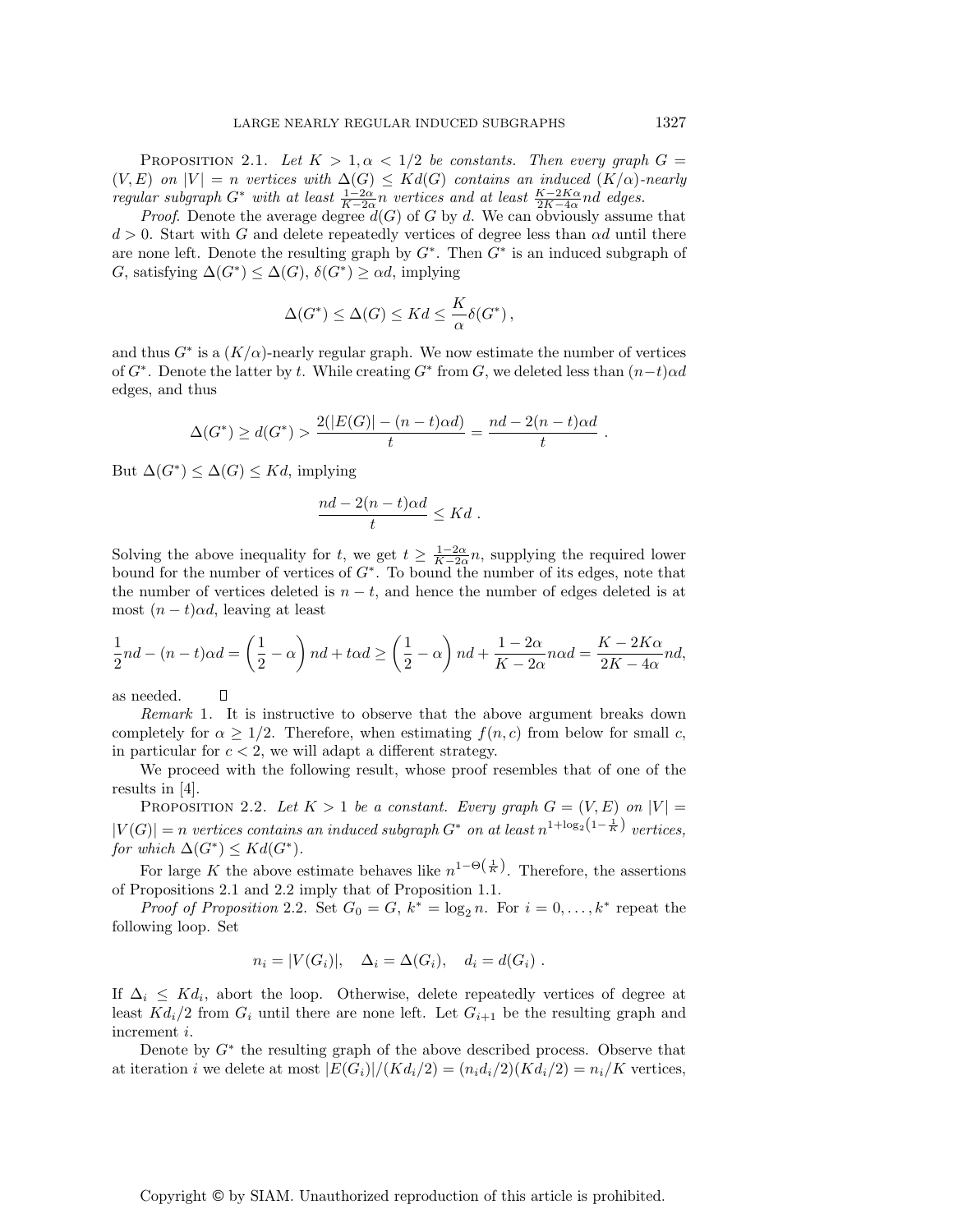and thus  $n_{i+1} \geq (1 - 1/K)n_i$ . It follows that

$$
|V(G^*)| \ge \left(1 - \frac{1}{K}\right)^{k^*} n = n^{1 + \log_2\left(1 - \frac{1}{K}\right)}.
$$

If  $G^*$  was created when the above loop was aborted due to  $\Delta(G_i) \leq K d(G_i)$ , then obviously the obtained graph satisfies the assertion of the theorem. Otherwise,  $G^*$ was obtained after  $k^*$  iterations. At each such iteration i, we have  $\Delta_{i+1} \leq K d_i/2$  and  $d_i \leq \Delta_i/K$ , implying  $\Delta_{i+1} \leq \Delta_i/2$ . Therefore, in this case

$$
\Delta(G^*) \leq \Delta_0 \cdot \left(\frac{1}{2}\right)^{k^*} < n \cdot \left(\frac{1}{2}\right)^{\log_2 n} = 1 \,,
$$

implying that  $G^*$  has no edges, and thus  $\Delta(G^*) = d(G^*) = 0$ , and  $G^*$  can again serve as the required graph.  $\Box$ 

**2.2. Small** *c***.** Next we treat the more challenging case where the constant c in  $f(n, c)$  is very close to 1. Throughout this subsection  $\varepsilon$  denotes a small positive real. We start with several lemmas.

LEMMA 2.3. Let  $G = (V, E)$  be a graph on n vertices with density p, and let  $\varepsilon > 0$ . Then G contains an induced subgraph G' of density  $p' \geq p$  on a set of

$$
n' \geq \varepsilon^{\frac{2}{\varepsilon} \ln(\frac{1}{p})} n
$$

vertices so that every set of  $t \geq \varepsilon n'$  vertices of G' spans at most  $\binom{t}{2} p' (1 + \varepsilon)$  edges. *Proof.* Set  $G_0 = G$ . For  $i = 0, 1, \ldots$  repeat the following loop. Set

$$
n_i = |V(G_i)|
$$
,  $m_i = |e(G_i)|$ ,  $p_i = \frac{m_i}{\binom{n_i}{2}}$ .

If  $G_i$  contains a subset  $U \subseteq V(G_i)$  of at least  $\varepsilon n_i$  vertices such that  $e_{G_i}(U) \geq$  $\binom{|U|}{2} p_i(1+\varepsilon)$ , then set  $G_{i+1} := G_i[U]$ ,  $i := i + 1$ .

Observe that after k iterations of the above loop, the density  $p_k$  of the current graph  $G_k$  satisfies  $p_k \geq (1+\varepsilon)^k p_0$ . Thus, if the loop is repeated at least  $\frac{2}{\varepsilon} \ln(\frac{1}{p})$  times, we have

$$
p_k \ge (1+\varepsilon)^{\frac{2}{\varepsilon}\ln(\frac{1}{p})} \cdot p > 1,
$$

which is a contradiction. It follows that the above process concludes after less than  $\frac{2}{\varepsilon} \ln(\frac{1}{p})$  iterations. The resulting graph  $G_k$  has  $n_k$  vertices and  $m_k$  edges. Observe that at each iteration the number of vertices of the new graph is at least an  $\varepsilon$ -proportion of the number of vertices of the previous graph. Therefore,

$$
n_k \ge \varepsilon^k |V(G)| \ge \varepsilon^{\frac{2}{\varepsilon} \ln\left(\frac{1}{p}\right)} n.
$$

We can thus take  $G' = G_k$ ,  $n' = n_k$  to complete the proof.

LEMMA 2.4. Let  $G = (V, E)$  be a graph on  $|V| = n$  vertices with  $m = |E|$  edges and density  $p = m / {n \choose 2} \ge n^{-a}$  for some constant  $0 < a < 1$ . Suppose that

П

(1) *every* 
$$
t \geq \varepsilon n
$$
 *vertices in*  $G$  *spans at most*  $\binom{t}{2} p(1+\varepsilon)$  *edges.*

Then for every subset  $U \subseteq V$  of cardinality  $|U| = \varepsilon n$  in G, there are at most

$$
\varepsilon n^2 p(1+2\sqrt{\varepsilon})
$$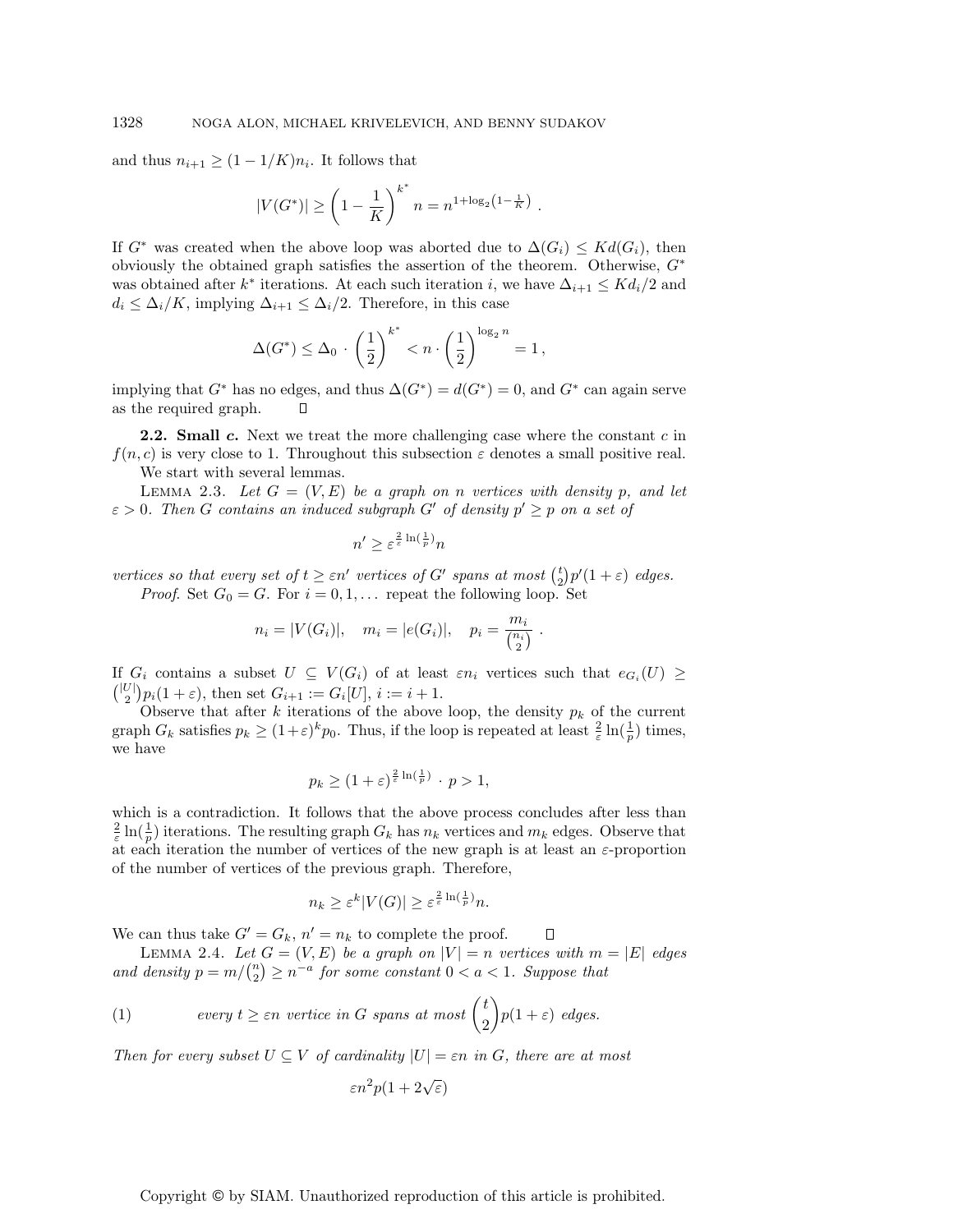*Proof.* Assume that  $U \subset V$  contradicts the above statement. Denote

$$
e_1 = e_G(U)
$$
,  $e_2 = e_G(U, V - U)$ ,  $e_3 = e_G(V - U)$ .

Then  $e_1 + e_2 + e_3 = m = \binom{n}{2} p$ .

Choose uniformly at random a subset  $X \subset V - U$  of cardinality  $|X| = x = \sqrt{\varepsilon}|V - U| = \sqrt{\varepsilon}(1-\varepsilon)n$ . Then the expected number of edges of G spanned by  $U \cup X$ is

$$
E[e_G(U \cup X)] = e_1 + \frac{x}{|V-U|}e_2 + \frac{x(x-1)}{|V-U|(|V-U|-1)}e_3
$$
  
\n
$$
> e_1 + \frac{x}{n-\varepsilon n}e_2 + \frac{x^2}{(n-\varepsilon n)^2} \left(1 - \frac{1}{x}\right)e_3
$$
  
\n
$$
= e_1 + \sqrt{\varepsilon}e_2 + \varepsilon e_3 - O(n) = e_1 + \sqrt{\varepsilon}e_2 + \varepsilon(m-e_1-e_2) - O(n)
$$
  
\n
$$
\geq (\sqrt{\varepsilon} - \varepsilon)e_2 + \varepsilon m - O(n) \geq (\sqrt{\varepsilon} - \varepsilon)\varepsilon n^2 p(1 + 2\sqrt{\varepsilon}) + \varepsilon m - O(n)
$$
  
\n
$$
= (\sqrt{\varepsilon} - \varepsilon)\varepsilon (1 + 2\sqrt{\varepsilon})n^2 p + \frac{\varepsilon n^2 p}{2} - O(n) =: A.
$$

On the other hand, by the assumption on G, every such set  $U \cup X$  satisfies

$$
e_G(U \cup X) \le \binom{\varepsilon n + \sqrt{\varepsilon}(1-\varepsilon)n}{2} p(1+\varepsilon)
$$
  

$$
\le \frac{\varepsilon n^2 p}{2} (1+\sqrt{\varepsilon}-\varepsilon)^2 (1+\varepsilon) = \frac{\varepsilon n^2 p}{2} (1+2\sqrt{\varepsilon}-\varepsilon-2\varepsilon^{3/2}+\varepsilon^2)(1+\varepsilon)
$$
  

$$
= \frac{\varepsilon n^2 p}{2} (1+2\sqrt{\varepsilon}+O(\varepsilon^{5/2})) =: B .
$$

Let us compare the asymptotic (in small  $\varepsilon$ ) behavior of the two quantities A and B defined above. We have

$$
A = \frac{\varepsilon n^2 p}{2} (1 + (2\sqrt{\varepsilon} - 2\varepsilon)(1 + 2\sqrt{\varepsilon})) - O(n)
$$
  
= 
$$
\frac{\varepsilon n^2 p}{2} (1 + 2\sqrt{\varepsilon} + 2\varepsilon - 4\varepsilon^{3/2}) - O(n) .
$$

Since  $n = o(n^2p)$ , we have that  $A > B$  for  $\varepsilon$  small enough, which is a contradiction.  $\Box$ 

LEMMA 2.5. Let  $G = (V, E)$  be a graph on  $|V| = n$  vertices with  $m = |E|$ edges and density  $p = m / {n \choose 2} \ge n^{-a}$  for some constant  $0 < a < 1$ . Suppose that (1) holds. Then, for all sufficiently large n, G contains an induced subgraph  $G^*$  on at least  $(1 - \varepsilon - 2\sqrt{\varepsilon})n > n/2$  vertices with maximum degree  $\Delta(G^*) \leq (1 + 3\sqrt{\varepsilon})pn$ and minimum degree  $\delta(G^*) \geq (1-2\sqrt{\varepsilon})np$ . In particular,  $G^*$  is c-nearly regular for and minimum degree  $\delta(G^*) \geq (1-2\sqrt{\varepsilon})np$ . In particular,  $G^*$  is c-nearly regular for  $c = (1 + 6\sqrt{\varepsilon}).$ 

Proof. Let U be a set of  $\varepsilon n$  vertices of highest degrees in G (ties are broken arbitrarily). Set  $H = G[V - U]$ . We claim that all vertex degrees in H are at most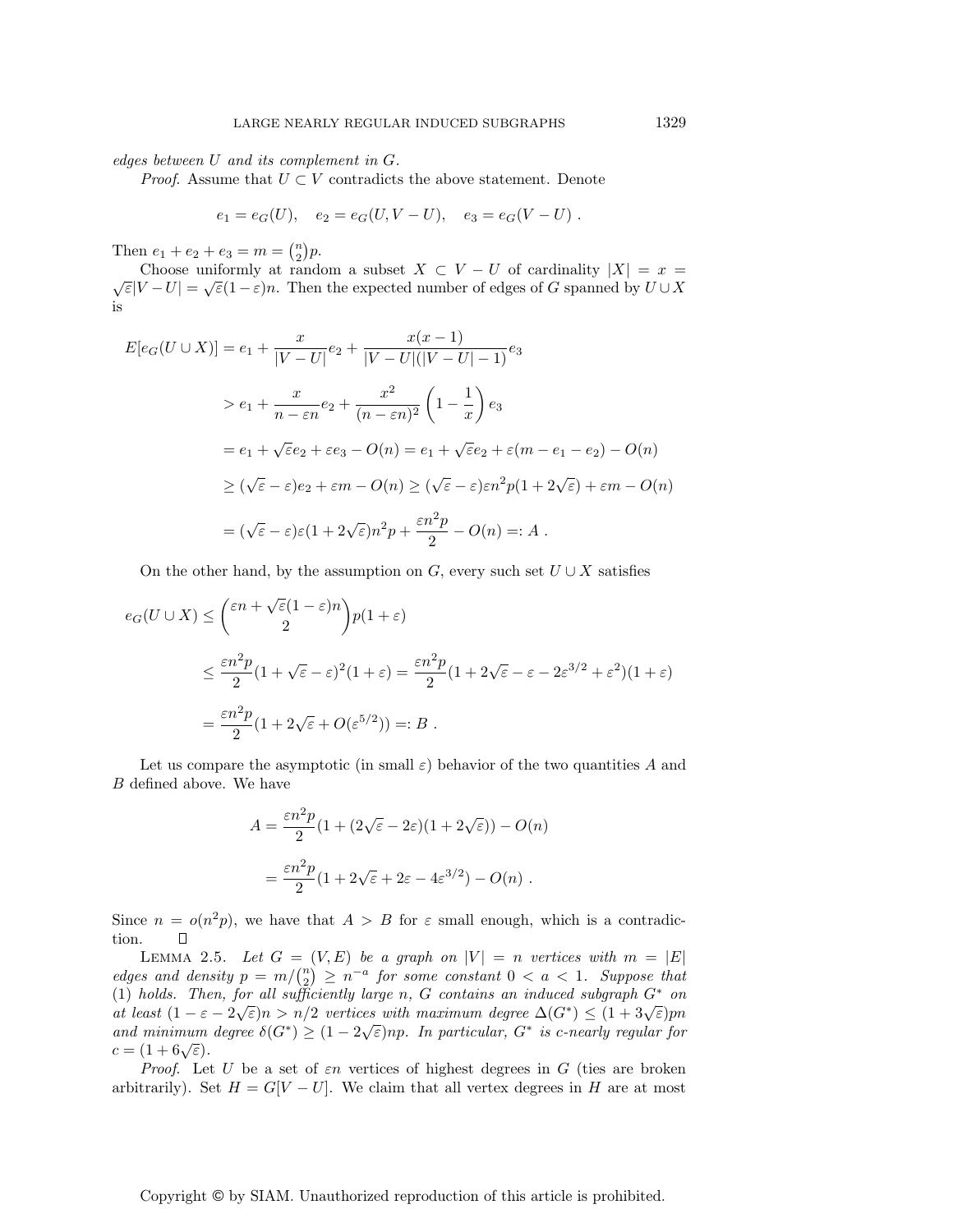$np(1+3\sqrt{\varepsilon})$ . If this is not so, then the degrees of all vertices of U in G are at least  $np(1+3\sqrt{\varepsilon})$ , implying (through condition (1))

$$
e_G(U, V - U) \ge \varepsilon n^2 p(1 + 3\sqrt{\varepsilon}) - 2e_G(U) \ge \varepsilon n^2 p(1 + 3\sqrt{\varepsilon}) - \varepsilon^2 n^2 p(1 + \varepsilon)
$$
  
>  $\varepsilon n^2 p(1 + 2\sqrt{\varepsilon})$ 

for small enough  $\varepsilon$ , thus contradicting Lemma 2.4. Therefore, H is an induced subgraph of G on  $|V(H)| = (1 - \varepsilon)n$  vertices, of maximum degree  $\Delta(H) \leq np(1 + 3\sqrt{\varepsilon}),$ still satisfying condition (1), and having

(2)  
\n
$$
|E(H)| \geq {n \choose 2}p - \frac{\varepsilon^2 n^2}{2}p(1+\varepsilon) - \varepsilon n^2 p(1+2\sqrt{\varepsilon})
$$
\n
$$
\geq {n \choose 2}p - 2\varepsilon n^2 p
$$

edges.

S.<br>We now repeatedly delete from H vertices of degree less than  $np(1-2\sqrt{\varepsilon})$  until there are no such vertices, or until we have deleted  $2\sqrt{\varepsilon}n$  of them. Assume the latter case and denote the set of  $2\sqrt{\varepsilon}n$  deleted vertices by W. Then the set  $V(H) - W$  has  $|V(H) - W| = (1 - \varepsilon - 2\sqrt{\varepsilon})n$  vertices and by (2) spans at least

$$
e_H(V(H) - W) \ge |E(H)| - 2\sqrt{\varepsilon}n \cdot np(1 - 2\sqrt{\varepsilon})
$$
  

$$
\ge {n \choose 2}p - 2\varepsilon n^2p - 2\sqrt{\varepsilon}n^2p(1 - 2\sqrt{\varepsilon})
$$
  

$$
= {n \choose 2}p - 2\sqrt{\varepsilon}n^2p + 2\varepsilon n^2p = \frac{n^2p}{2}(1 - 4\sqrt{\varepsilon} + 4\varepsilon) - O(np)
$$

edges. On the other hand, by condition (1), the set  $V(H) - W$  satisfies

$$
e_H(V(H) - W) \le \binom{(1 - 2\sqrt{\varepsilon} - \varepsilon)n}{2} p(1 + \varepsilon) \le (1 - 2\sqrt{\varepsilon} - \varepsilon)^2 (1 + \varepsilon) \frac{n^2 p}{2}
$$

$$
= \frac{n^2 p}{2} \left( 1 - 4\sqrt{\varepsilon} + 3\varepsilon + O(\varepsilon^{3/2}) \right).
$$

Comparing the above two estimates for  $e_H(V(H) - W)$ , we get a contradiction for small enough  $\varepsilon$ .

It follows that the above deletion process stops before  $2\sqrt{\varepsilon}n$  vertices have been The result of the resulting graph by  $G^*$ . Then  $G^*$  has  $|V(G^*)| \ge n - \varepsilon n - 2\sqrt{\varepsilon}n >$ defected. Denote the resulting graph by  $G$ . Then  $G$  has  $|V(G)| \geq n - \varepsilon n - 2\sqrt{\varepsilon n} > \frac{n}{2}$  vertices and has maximum degree  $\Delta(G^*) \leq np(1 + 3\sqrt{\varepsilon})$  and minimum degree  $\frac{1}{2}$  vertices and nas maximum<br> $\delta(G^*) \ge np(1-2\sqrt{\varepsilon})$ . Hence

$$
\Delta(G^*) \le \frac{1 + 3\sqrt{\varepsilon}}{1 - 2\sqrt{\varepsilon}} \delta(G^*) < (1 + 6\sqrt{\varepsilon})\delta(G^*),
$$

 $\Box$ 

completing the proof of the lemma.

We are now ready to prove Theorems 1.2 and 1.3.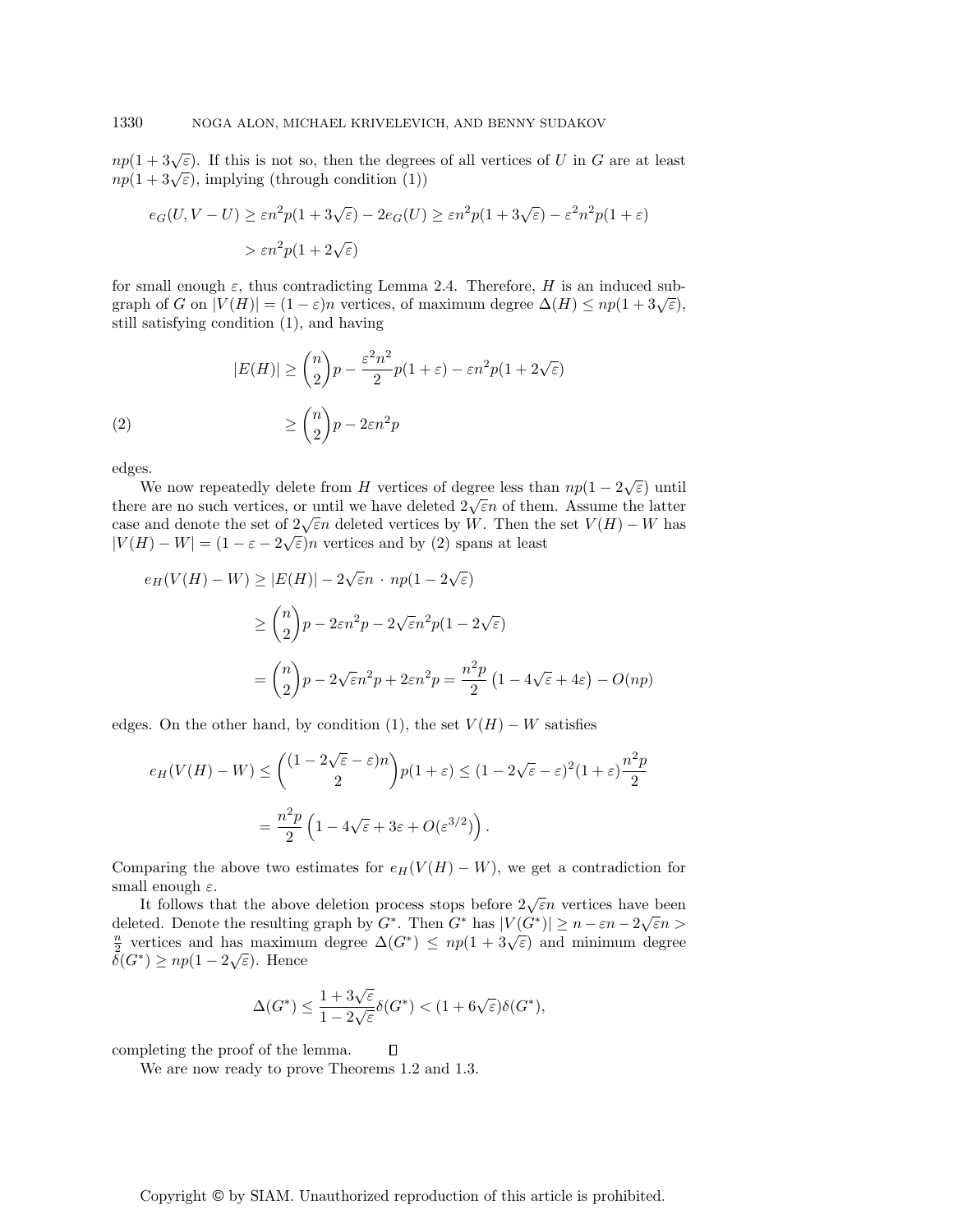*Proof of Theorem* 1.2. By Lemma 2.3 (with  $\frac{\varepsilon^2}{36}$  playing the role of  $\varepsilon$ ), G contains an induced subgraph  $G'$  of density  $p' \geq p$  on

$$
n' \ge \left(\frac{\varepsilon^2}{36}\right)^{\frac{72}{\varepsilon^2} \ln(\frac{1}{p})} \cdot n = \left(\frac{\varepsilon}{6}\right)^{\frac{144}{\varepsilon^2} \ln(\frac{1}{p})} \cdot n
$$

vertices, such that every set of  $t \ge \frac{\varepsilon^2}{36} n'$  vertices of G' spans at most  $\binom{t}{2} p' (1 + \frac{\varepsilon^2}{36})$ edges. Since  $p' \ge p > n^{-1/2}$  (as  $p > 0$  is a constant and n is large), Lemma 2.5 implies that G' contains an induced subgraph  $G^*$  on at least  $n'/2$  vertices which is c-nearly-regular for  $c = 1 + 6\sqrt{\frac{\varepsilon^2}{36}} = 1 + \varepsilon$ , as needed.  $\Box$ 

Proof of Theorem 1.3. Set

$$
\varepsilon_0 = \frac{\varepsilon^2}{36}
$$
,  $a = \frac{\varepsilon_0}{3 \ln(1/\varepsilon_0)}$ .

Let  $G = (V, E)$  be a graph on *n* vertices. Denote by  $p = |E| / {n \choose 2}$  the density of *G*. The average degree of G is at most  $np$  and by Turán's theorem G contains an independent set U of size  $n/(np+1)$ . Therefore we can assume that  $p \geq n^{-a}$ , as otherwise,

$$
\frac{n}{np+1} \ge \frac{n}{n^{1-a}+1} \ge (1-o(1))n^a = (1-o(1))n^{\frac{\varepsilon_0}{3\ln(1/\varepsilon_0)}}
$$

$$
= (1-o(1))n^{\frac{\varepsilon^2}{108\ln(36/\varepsilon^2)}} > n^{\frac{\varepsilon^2}{250\ln(1/\varepsilon)}},
$$

where here we used the assumptions that  $\varepsilon$  is sufficiently small and n is sufficiently large. This gives an induced 0-regular subgraph of  $G$ , and we can thus indeed assume that  $p \geq n^{-a}$ .

By Lemma 2.3, G contains an induced subgraph G' of density  $p' \geq p$  on

$$
n' \ge \varepsilon_0^{\frac{2}{\varepsilon_0} \ln(n^a)} \cdot n = \varepsilon_0^{\frac{2}{3\ln(1/\varepsilon_0)} \ln n} \cdot n = n^{\frac{1}{3}}
$$

vertices, in which the density of the induced subgraph on any set of at least  $\varepsilon_0 n'$ vertices does not exceed  $p'(1 + \varepsilon_0)$ . By Lemma 2.5, G' (and hence G) contains an induced subgraph on at least  $0.5n' \ge 0.5n^{1/3}$  vertices, which is  $(1 + 6\sqrt{\varepsilon_0}) = (1 + \varepsilon)$ nearly regular, completing the proof.  $\Box$ 

Remark 2. Note that we have actually proved the following result, which is stronger than the assertion of Theorem 1.3: Every graph on n vertices contains either an independent set of size at least  $n^{\frac{\varepsilon^2}{250 \ln(1/\varepsilon)}},$  or a  $(1+\varepsilon)$ -nearly regular induced subgraph on at least  $0.5n^{1/3}$  vertices.

# **3. Upper bounds.**

## **3.1. The strictly regular case.**

*Proof of Theorem* 1.4. Fix an integer  $k$  satisfying

$$
k \ge C n^{1/2} \ln^{3/4} n,
$$

where  $C > 0$  is a sufficiently large constant to be set later.

We will work with the following model of random graphs on  $n$  vertices which we denote by  $G(n, \bar{p})$ . Let  $\bar{p} = (p_1, \ldots, p_n)$ , where

$$
p_i = \frac{1}{4} + \frac{i}{2n}, \quad i = 1, \dots, n
$$
.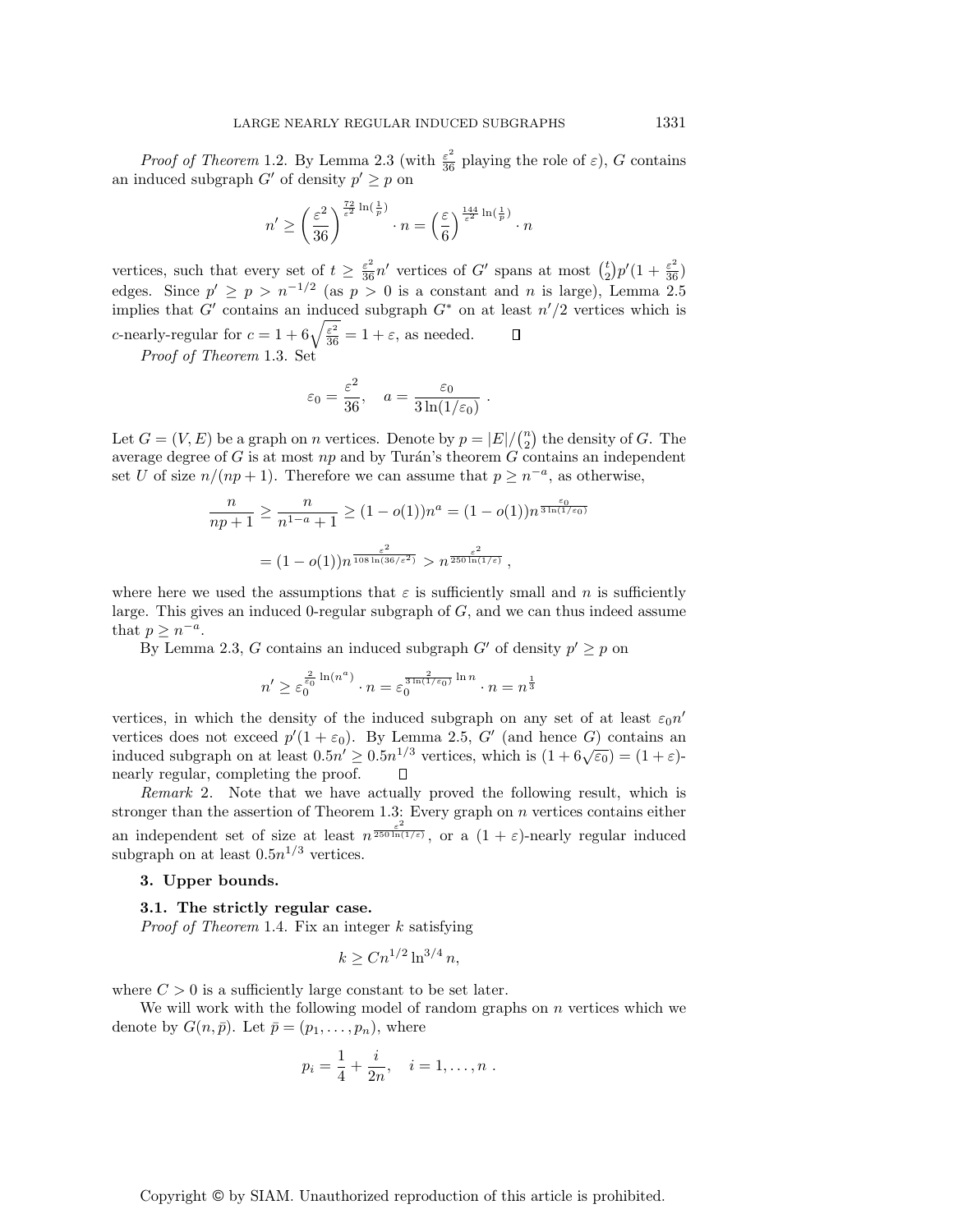Then  $G(n, \bar{p})$  is the probability space of graphs with vertex set  $[n] = \{1, \ldots, n\}$ , where for each pair  $1 \leq i \neq j \leq n$ ,  $(i, j)$  is an edge of  $G(n, \bar{p})$  with probability  $p_i p_j$ , independently of all other pairs. Notice that the probability of each individual pair  $(i, j)$  to be an edge of  $G(n, \bar{p})$  is strictly between 1/16 and 9/16.

PROPOSITION 3.1. Let  $X_1, \ldots, X_t$  be independent Bernoulli random variables, where  $Pr[X_i = 1] = \rho_i$ ,  $i = 1, ..., t$ . Let  $X = X_1 + \cdots + X_t$ . Assume that  $1/16 \le$ where  $Pr[X_i = 1] = p_i$ ,  $i = 1,...,t$ . Let  $\Lambda = \Lambda_1 + \cdots + \Lambda_t$ . Assume that  $1/10 \le \rho_i \le 9/16$  for  $i = 1,...,t$ . Then for every integer  $0 \le s \le t$ ,  $Pr[X = s] \le c_0/\sqrt{t}$  for some absolute constant  $c_0 > 0$ .

*Proof.* For every  $1 \leq i \leq t$ , we represent  $X_i$  as a product  $X_i = Y_i \cdot Z_i$ , where  ${Y_i, Z_i}$  is a collection of mutually independent Bernoulli random variables defined by  $Pr[Y_i = 1] = \frac{9}{16}, Pr[Z_i = 1] = \frac{16}{9}\rho_i, i = 1, ..., t.$ 

Set  $I_0 = \{1 \le i \le t : Z_i = 1\}$ . Since  $\rho_i \ge 1/16$  for all  $1 \le i \le t$ , we have that  $Pr[Z_i = 1] \ge \frac{1}{9}$  and  $E[[I_0]] \ge \frac{t}{9}$ . By standard large deviation arguments,  $|I_0| \ge t/10$ with probability  $1-o(\frac{1}{\sqrt{2}})$  $\frac{1}{\overline{t}}$ ). Thus

$$
\Pr[X = s] = \sum_{I \subseteq [t]} \Pr[I_0 = I] \cdot \Pr\left[\sum_{i \in I} Y_i = s\right] = \sum_{I \subseteq [t]} \Pr[I_0 = I] \Pr[B(|I|, 9/16) = s]
$$
  

$$
\leq \Pr[|I_0| < t/10] + \sum_{|I| \geq t/10} \Pr[I_0 = I] \Pr[B(|I|, 9/16) = s].
$$

Here  $B(n, p)$  denotes the binomial random variable with parameters n and p. From known estimates on binomial random variables, we obtain that  $Pr[B(r, \frac{9}{16}) = s] \leq$  $\frac{c}{\sqrt{r}} \leq \frac{4c}{\sqrt{t}}$  for every  $r \geq \frac{t}{10}$ , where  $c > 0$  is an absolute constant. Plugging this estimate into the inequality above, we get the claimed result.

LEMMA 3.2. Let  $U \subseteq [n]$  be a fixed set of  $|U| = k$  vertices. Then the probability that in  $G(n, \bar{p})$ , with  $\bar{p}$  as defined above, the graph  $G[U]$  is a regular graph is at most  $n\left(\frac{c_1}{k}\right)^{k/2}$  for some absolute constant  $c_1 > 0$ .

*Proof.* Fix the degree of regularity d of the regular subgraph  $G[U]$  (this can be done in n ways). Let  $U = \{u_1, u_2, \ldots, u_k\}$ . We bound the probability that the induced subgraph  $G[U]$  is d-regular as follows.

Expose the edges of  $G[U]$  by first exposing the edges from  $u_1$  to  $U - \{u_1\}$ , then from  $u_2$  to  $U - \{u_1, u_2\}$ , etc. If vertex  $u_i$  gets  $t_i$  neighbors in  $\{u_1, \ldots, u_{i-1}\}$ , then  $u_i$ should have exactly  $d - t_i$  neighbors in  $\{u_{i+1}, \ldots, u_{k_0}\}$ . Recall that all edge probabilities in  $G(n, \bar{p})$  are between 1/16 and 9/16. Thus Proposition 3.1 applies, and the probability of the latter event is at most  $c_0/\sqrt{k-i}$ . Multiplying these probabilities for  $i = 1, \ldots, k$ , we derive that the probability that U is a d-regular graph is at most

$$
\prod_{i=1}^{k-1} \frac{c_0}{\sqrt{k-i}} = \frac{(c_0)^{k-1}}{\sqrt{(k-1)!}} \le \left(\frac{c_1}{k}\right)^{k/2},
$$

where  $c_1 > 0$  is an absolute constant and the last inequality follows by applying the Stirling formula.  $\Box$ 

We can now complete the proof of Theorem 1.4. We bound the probability that in  $G(n, \bar{p})$  there exists a set U of size  $|U| = k$  such that  $U = (u_1 \lt \cdots \lt u_{k/\ln k})$  $a < \cdots < u_{k-k/\ln k} = b < \cdots < u_k$  and  $G[U]$  is a regular graph by considering two possible cases depending on the difference  $t = b - a$  between a and b.

Case 1.  $t \le c_2 k^{3/2}$ , where  $c_2 > 0$  is a small positive constant to be determined later.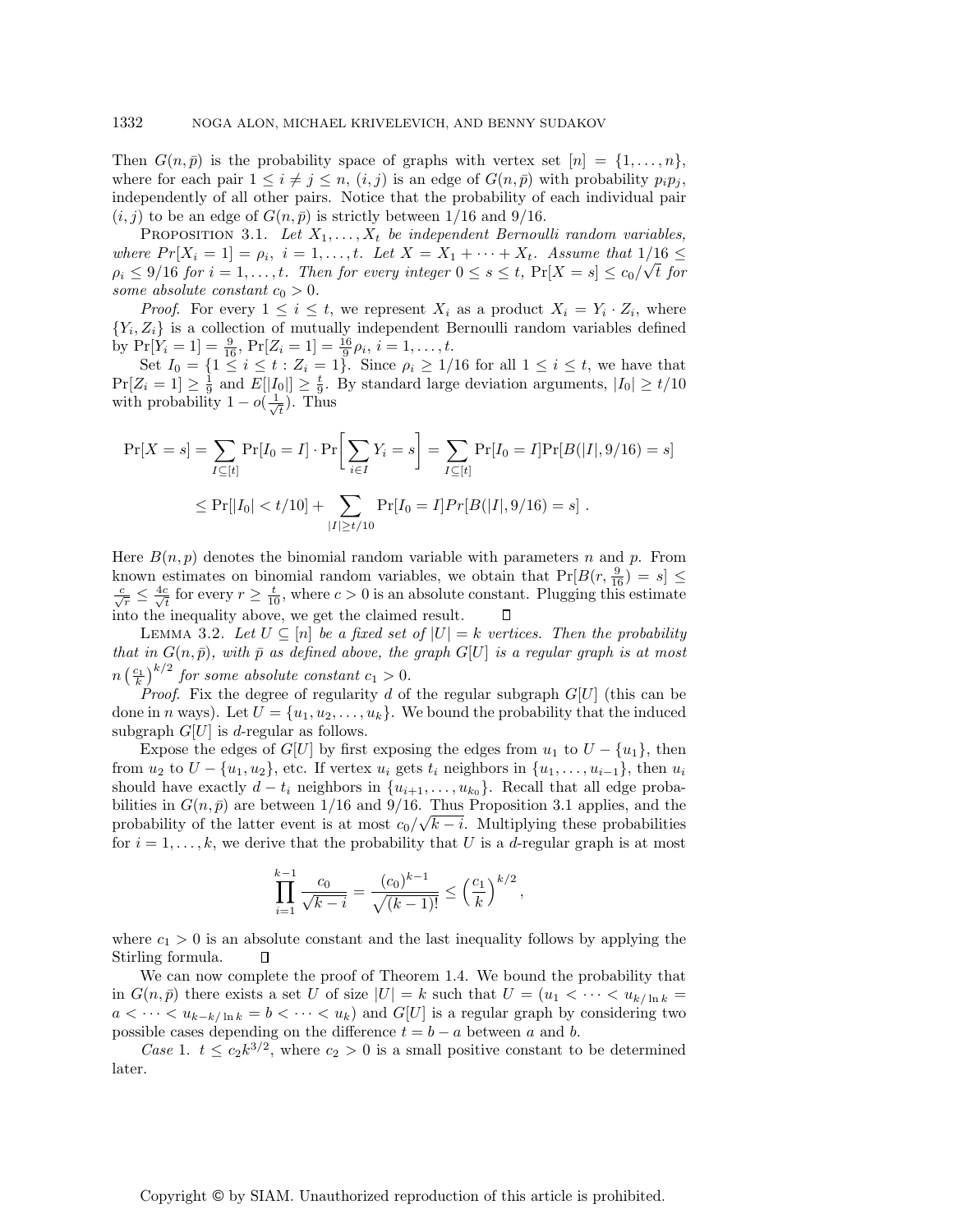.

The probability that there exists such a  $U$  is at most

(3) 
$$
{\binom{n}{2k/\ln k}} n^2 {\binom{t}{k-2k/\ln k}} \cdot n {\binom{c_1}{k}}^{k/2}
$$

Indeed, there are less than  $\binom{n}{2k/\ln k}$  ways to choose the vertices

$$
u_1,\ldots,u_{k/\ln k-1},u_{k-k/\ln k+1},\ldots,u_k,
$$

less than  $n^2$  ways to choose the vertices a and b so that the difference between them, t, is at most  $c_2k^{3/2}$ , and less than  $\binom{t}{k-2k/\ln k}$  ways to choose the vertices  $u_{k/\ln k+1},\ldots,u_{k-k/\ln k-1}$ . For each such choice, the probability that the induced subgraph on  $\{u_1, u_2, \ldots, u_k\}$  is regular is at most  $n \left(\frac{c_1}{k}\right)^{k/2}$ , by Lemma 3.2.

A simple computation shows that the expression in  $(3)$  is (much) smaller than, say,  $1/n^2$  for an appropriate choice of  $c_2$ . Indeed, since  $n \leq k^2$  and  $\binom{t}{k-2k/\ln k} \leq$  $\binom{2t}{k} \leq (2et/k)^k$ , this expression is at most

$$
n^3 k^{4k/\ln k} \left(\frac{2et}{k}\right)^k \left(\frac{c_1}{k}\right)^{k/2} \leq n^3 2^k e^{5k} c_2^k c_1^{k/2} = n^3 [4e^{10} c_2^2 c_1]^{k/2},
$$

implying the required estimate by choosing, for example,  $c_2 = \frac{1}{3e^5\sqrt{c_1}}$ .

*Case 2.*  $t \ge c_2 k^{3/2}$ .

Let  $U = (u_1 < \cdots < u_{k/\ln k} = a < \cdots < u_{k-k/\ln k} = b < \cdots < u_k)$ . Denote the first (smallest)  $k/2$  vertices of U by  $U_1$ , and the last  $k/2$  vertices by  $U_2$ . Observe that if  $G[U]$  is a regular graph, then the two induced subgraphs  $G[U_1]$  and  $G[U_2]$ have the same average degree. This is highly improbable. Indeed, by the definition of  $G(n, \bar{p})$  the probability of each pair inside  $U_1$  to become an edge is strictly less than the probability of each pair inside  $U_2$  to become an edge. In addition, since  $b - a = t$ , the probability that each pair  $i, j \in U_1$  with  $i < j, i \le a$  is an edge is less than the probability that each pair  $i', j' \in U_2$  with  $i' < j', j' \ge b$  is an edge by  $\Omega(t/n)$ —this is because in this case,

$$
\left(\frac{1}{4} + \frac{i'}{2n}\right)\left(\frac{1}{4} + \frac{j'}{2n}\right) - \left(\frac{1}{4} + \frac{i}{2n}\right)\left(\frac{1}{4} + \frac{j}{2n}\right) \ge \Omega\left(\frac{i' + j' - i - j}{2n}\right)
$$

$$
\ge \Omega\left(\frac{j' - i}{2n}\right) \ge \Omega\left(\frac{t}{n}\right).
$$

It follows that the expected number of edges inside  $U_2$  exceeds that inside  $U_1$  by  $\Omega(\frac{k^2t}{n\ln k})$ . By Chernoff's inequality (cf., e.g., [1, Appendix A]), we obtain that the probability that  $G[U_1]$  and  $G[U_2]$  have the same average degree in  $G(n, \bar{p})$  is at most  $\exp\{-c_3k^2t^2/(n^2\ln^2 k)\}\)$  for some absolute constant  $c_3 > 0$ .

Thus, recalling our assumption on  $t$ , we derive that the probability that there is U as above for which  $G[U]$  is a regular graph is at most

$$
\binom{n}{k} e^{-\frac{c_3 k^2 t^2}{n^2 \ln^2 k}} \leq \left(\frac{en}{k}\right)^k e^{-\frac{c_3 c_2^2 k^5}{n^2 \ln^2 k}} = \left(\frac{en}{k} e^{-\frac{c_3 c_2^2 k^4}{n^2 \ln^2 k}}\right)^k.
$$

Finally, as  $k \geq C n^{1/2} \ln^{3/4} n$  and  $\ln k = \Theta(\ln n)$ , we can choose  $C > 0$  to be large enough so that the above expression is (much) smaller than  $1/n^2$ .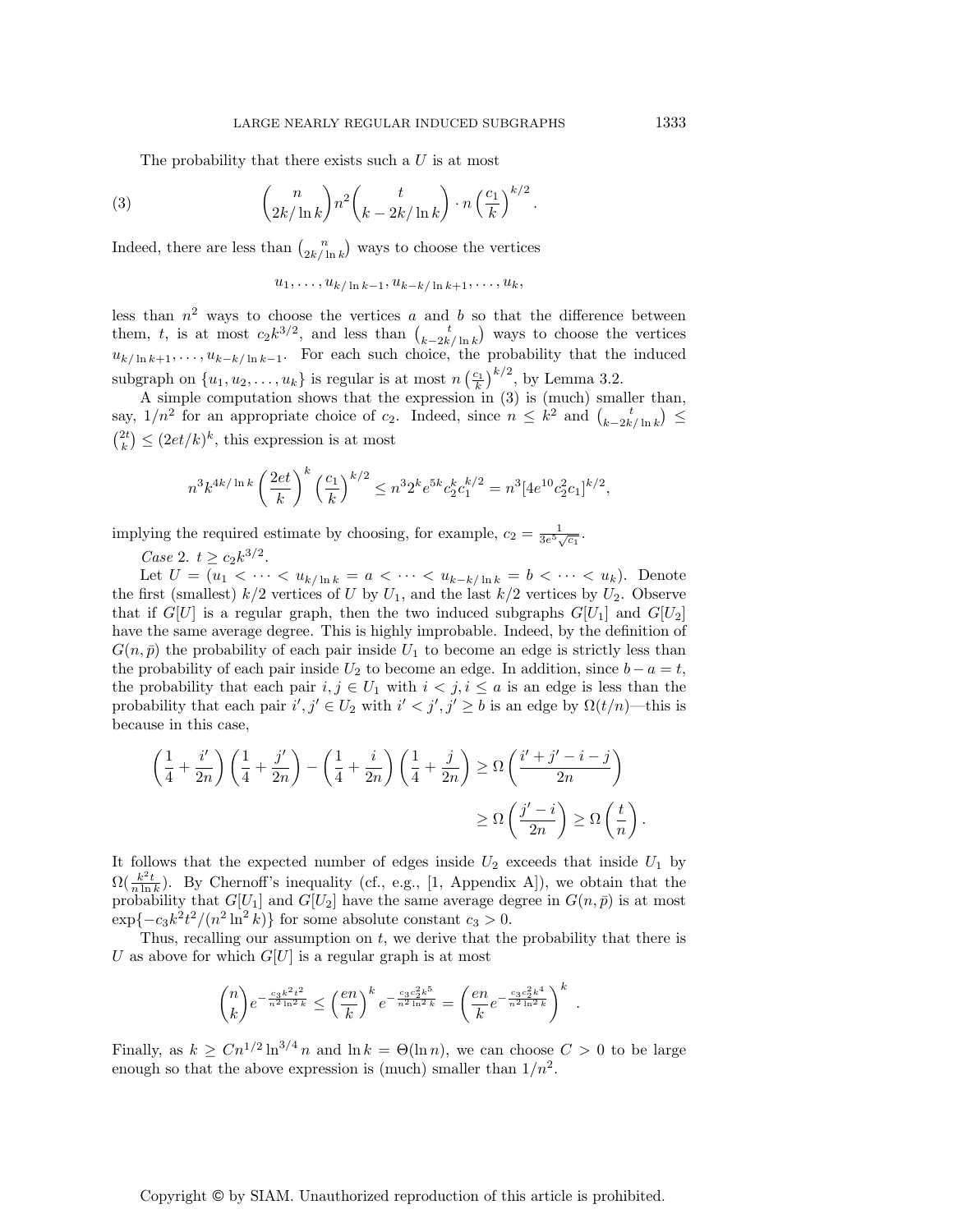Combining the two cases, we conclude that the probability that for any fixed  $k$ which is at least  $Cn^{1/2}$  ln<sup>3/4</sup> n our graph contains an induced regular subgraph on k vertices is smaller than  $2/n^2 < 1/n$ , and as there are less than n choices for k, this shows that with positive probability the graph contains no such subgraph. This completes the proof of Theorem 1.4.  $\Box$ 

### **3.2. The nearly regular case.**

*Proof of Proposition* 1.5. We will prove that for every (large) n there exists a graph  $G$  on  $n$  vertices in which every  $K$ -nearly regular induced subgraph has at most  $7Kn/\log n$  vertices.

Assume first that n is of the form  $n = (s + 1)2<sup>s</sup>$  for a positive integer s. Notice that  $s = (1 - o(1)) \log_2 n$ . Take a set V of n vertices and partition it into  $s + 1$ disjoint equally sized subsets  $V_0, \ldots, V_s$ ,  $|V_i| = 2^s$ . Now we define G as follows. For  $i = 0, \ldots, s$  the set  $V_i$  spans  $2^{s-i}$  disjoint cliques of size  $2^i$  each. There are no edges between the cliques inside  $V_i$  and no edges between distinct subsets  $V_i \neq V_j$  in G.

Assume now that a subset  $U \subseteq V$  spans a graph  $G[U]$  satisfying  $\delta(G[U]) = d$ ,  $\Delta(G[U]) \leq Kd$ . Observe that the degrees of all vertices from  $V_i$  in G are  $2^i - 1$ , and thus if  $2^{i} - 1 < d$ , then  $U \cap V_i = \emptyset$ . Let now  $2^{i} \geq d+1$ . Since  $\Delta(G[U]) \leq Kd$ , U has at most  $Kd+1$  vertices in each clique spanned by  $V_i$ , implying  $|U \cap V_i| \leq 2^{s-i}(Kd+1)$ . Therefore,

$$
|U| = \sum_{i=0}^{s} |U \cap V_i| = \sum_{i:2^i \ge d+1} |U \cap V_i|
$$
  
\n
$$
\le \sum_{i=\lceil \log_2(d+1) \rceil}^{s} 2^{s-i} (Kd+1) < (Kd+1)2^{s-\lceil \log_2(d+1) \rceil+1}
$$
  
\n
$$
\le \frac{2(Kd+1)}{d+1} 2^s = \frac{2(Kd+1)}{d+1} \frac{n}{s+1} \le (2+o(1))K \frac{n}{\log n},
$$

implying the desired result.

For *n* not of the form  $n = (s + 1)2^s$ , choose a minimal *s* satisfying  $(s + 1)2^s \ge n$ . Let  $n' = (s + 1)2<sup>s</sup>$ . It is easy to verify that  $n' \leq 3n$ . Now we can apply the above construction to create a graph  $G'$  on  $n'$  vertices in which every K-nearly induced subgraph has at most  $(2+o(1))Kn'/\log n' \leq 7Kn/\log n$  vertices, and then take G to be an arbitrary induced subgraph of  $G'$  on exactly n vertices.

**4. Open problems.** The most intriguing open problem is that of obtaining a better estimate for  $f(n, 1)$ . In particular, the conjecture of Erdős, Fajtlowicz, and Staton that  $f(n, 1)/\ln n$  tends to infinity as n tends to infinity remains open. The values of  $f(n, 1)$  for  $n \leq 17$  have been determined by the authors of [5] and by McKay, and these are indeed larger than the bounds that follow from the corresponding Ramsey numbers.

Our upper and lower bounds for  $f(n, c)$  for  $c > 1$  are also rather far from each other, and it will be nice to better understand the behavior of this function.

One can also study a variant of the problems considered here that deals with not necessarily induced subgraphs. Of course, every graph contains a regular subgraph on all vertices (the subgraph with no edges), and hence in this case it is natural to look for regular or nearly regular subgraphs with a large number of *edges*. For every two positive integers  $n, m$  with  $m \leq {n \choose 2}$  and a real  $c \geq 1$ , let  $g(n, m, c)$  denote the largest  $g$  so that every graph with  $n$  vertices and  $m$  edges contains a (not necessarily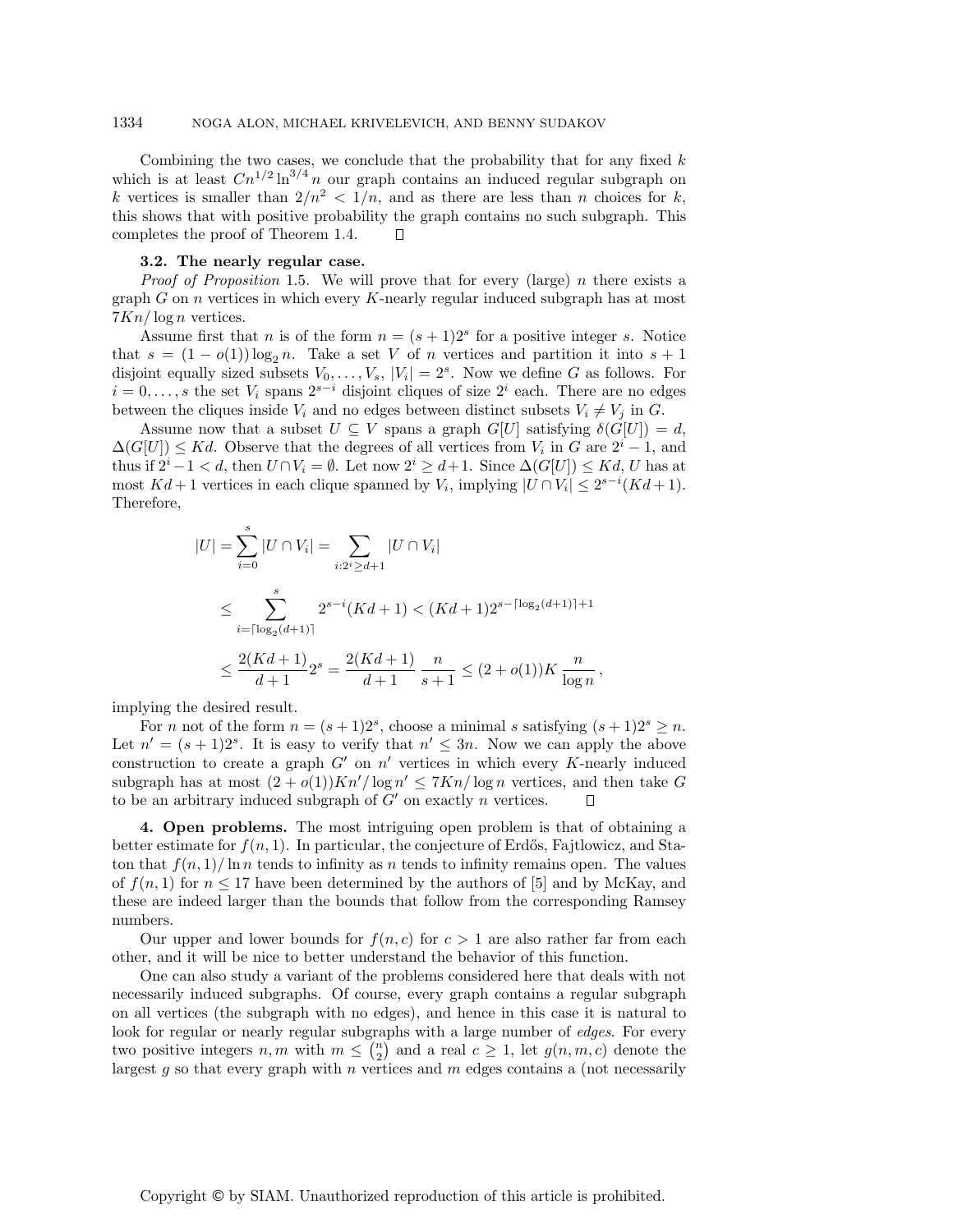induced) c-nearly regular subgraph with at least  $g$  edges. The problems of determining or estimating the behavior of this function seems interesting. Here we can establish tighter estimates than the ones obtained for the induced case.

Consider first the case  $c = 1$ . Since the complete graph on n vertices can be covered by n matchings (and by  $(n-1)$  for even n), it follows that every graph with m edges contains a matching of size at least  $m/n$ . This implies that  $g(n, m, 1) \geq m/n$ . The star  $K_{1,n-1}$  shows that for some values of m and n this is essentially tight, and that  $g(n, m, 1) = 1$  for all  $1 \leq m < n$ . By a simple application of Szemerédi's regularity lemma it can be shown (see [8]) that for every fixed  $p > 0$  there is a  $\delta = \delta(p) > 0$  so that  $g(n, pn^2, 1) \geq \delta n^2$ . This bound was significantly improved by Rödl and Wysocka [9], who proved that every graph with n vertices and  $pn^2$  edges contains an r-regular subgraph with  $r \ge \alpha p^3 n$  for some positive constant  $\alpha$ .

For a larger constant  $c$  observe, first, that complete bipartite graphs show that for  $m \ge n$ ,  $g(n, m, c) \le O(c(m/n)^2) = O(cd^2)$ , where  $d = 2m/n$  is the average degree of a graph with n vertices and m edges. Indeed, a complete bipartite graph  $K_{k,n-k}$ with  $k \leq n/2$  has average degree  $d = \Theta(k)$ . Every c-nearly regular subgraph in it has minimum degree at most  $k$ , and hence maximum degree at most  $ck$ . Thus it cannot have more than  $k \cdot ck = ck^2$  edges. Therefore, for every fixed  $c > 1$  there exists some  $C = C(c)$  so that  $g(m, n, c) \leq C(m/n)^2$  for all  $m > n$ . We can show that for  $c > 2$ this is tight, up to a constant factor; namely, for any  $c > 2$  there is a  $b = b(c) > 0$  so that  $g(n, m, c) \ge b(m/n)^2$  for all  $m > n$ . For simplicity we present the proof only for  $c = 5$ ; the proof for any other  $c > 2$  is similar.

THEOREM 4.1. Let  $G = (V, E)$  be a graph with  $|V| = n$  vertices,  $|E| = m > n$ edges, and average degree  $d = d(G) = 2m/n$ . Then G contains a 5-nearly regular subgraph with at least  $\frac{d^2}{2^{12}}$  edges.

Proof. We apply the method of Pyber [7] together with a few extra twists. Clearly we may assume that  $d \geq 2^6$ . First, omit from G repeatedly vertices of degree smaller than  $d/2$ , as long as there are such vertices. As this process can only increase the average degree, it ends with a nonempty graph  $G'$  with minimum degree at least  $d/2$ . Now take a spanning bipartite subgraph of  $G'$  with the maximum number of edges. It is easy to see and well known that the degree of every vertex in this bipartite subgraph is at least half its degree in  $G'$ , giving a bipartite graph H with minimum degree at least  $d/4$ . Put  $H_1 = H$ . Let A and B denote the two vertex classes of H, where  $|A| \ge$ |B|. Let  $A_1 \subseteq A$  be a nonempty subset of A which satisfies  $|N_{H_1}(A_1)| \leq |A_1|$  and  $A_1$ is minimal with respect to containment (subject to the condition above and to being nonempty). Clearly there is such an  $A_1$ , as  $|N_{H_1}(A)| \leq |A|$  and  $|N_{H_1}(v)| \geq d/4 > 1$ for all  $v \in A$ . Put  $N_{H_1}(A_1) = B_1$  and note that by the minimality of  $A_1$ ,  $|A_1| = |B_1|$ . By the minimality, again, and by Hall's theorem, there is a matching  $M_1$  saturating  $A_1$  and  $B_1$ . Let  $H_2$  be the graph obtained from  $H_1$  by deleting all edges of  $M_1$ . Now let  $A_2 \subseteq A_1$  be a nonempty, minimal subset of  $A_1$  satisfying  $|N_{H_2}(A_2)| \leq |A_2|$ . As before, there is such a set, as  $|N_{H_2}(A_1)| \leq |N_{H_1}(A_1)| = |A_1|$ . The minimality shows, again, that in fact  $|N_{H_2}(A_2)| = |A_2|$ , and that there is a matching  $M_2$  saturating  $A_2$ and  $N_{H_2}(A_2) = B_2$ . Proceeding in this manner we define a sequence of sets

$$
\emptyset \neq A_{d/4} \subseteq A_{d/4-1} \subseteq \cdots \subseteq A_2 \subseteq A_1 \subseteq A
$$

and

$$
\emptyset \neq B_{d/4} \subseteq B_{d/4-1} \subseteq \cdots \subseteq B_2 \subseteq B_1 \subseteq B
$$

where  $|A_i| = |B_i|$  for all i, and a sequence of pairwise edge-disjoint matchings  $M_{d/4}$ ,  $\ldots, M_2, M_1$ , where  $M_i$  is a perfect matching between  $A_i$  and  $B_i$ . Note that, indeed,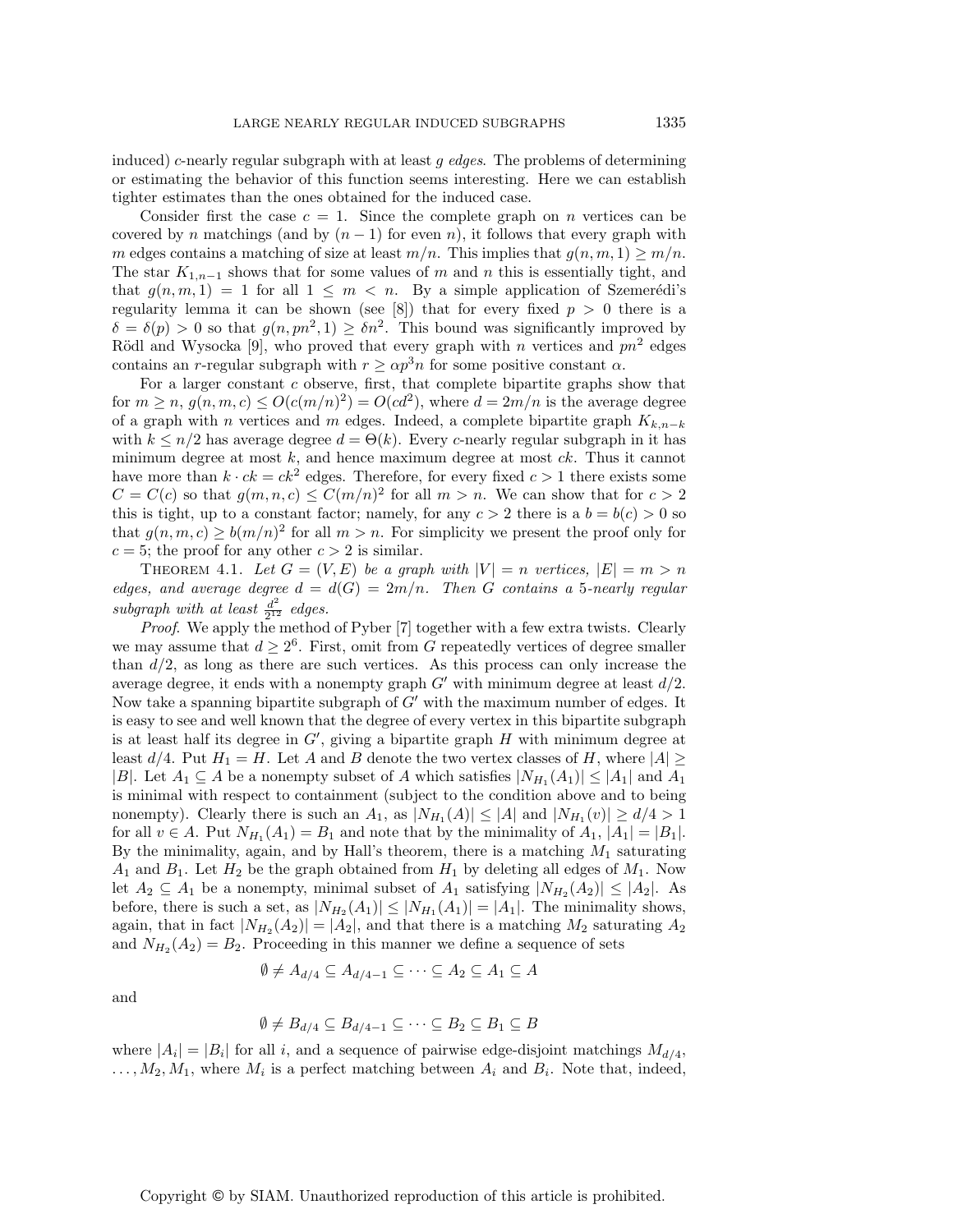this process does not terminate before these  $d/4$  phases, as initially all degrees in  $H$ are at least  $d/4$ , and with the omission of each matching the degrees drop by 1.

For convenience we assume, from now on, that  $d$  is a power of 2 (otherwise, simply consider only the first  $d'/4$  sets  $A_i, B_i$  and matchings  $M_i$ , where  $d' > d/2$  is the largest power of 2 that does not exceed d). Note that  $|A_{d/8}| > d/8$ , since every vertex of  $B_{d/4}$  is incident with an edge of each of the matchings  $M_i$  for  $d/8 \leq i \leq d/4$ , and all these edges are incident with vertices of  $A_{d/8}$ . We consider two possible cases.

Case 1. For every  $i, 0 \leq i \leq \log_2 d - 4$ ,

$$
|A_{d/2^{i+4}}| > 2|A_{d/2^{i+3}}|.
$$

In this case,

$$
|A_1| > 2^{\log_2 d - 3} |A_{d/8}| \ge \frac{d^2}{64},
$$

and the matching  $M_1$  is a regular subgraph with more than  $d^2/64$  edges, supplying the desired result (with room to spare).

Case 2. There is an i,  $0 \le i \le \log_2 d - 4$ , such that

$$
|A_{d/2^{i+4}}| \le 2|A_{d/2^{i+3}}|.
$$

In this case, take the minimum  $i$  for which this holds. Then

$$
|A_{d/2^{i+3}}| > 2^i |A_{d/8}| \ge 2^{i-3}d.
$$

Let H' be the graph consisting of the  $\frac{d}{2^{i+4}}$  matchings  $M_j$  for  $\frac{d}{2^{i+4}} \leq j < \frac{d}{2^{i+3}}$ . The vertices of  $H'$  are all those saturated by the largest matching among those, namely,  $M_{\frac{d}{2^{i+4}}}$ . Then the maximum degree in  $H'$  is exactly  $\frac{d}{2^{i+4}}$  (as every vertex of  $A_{d/2^{i+3}}$ has that degree), and the average degree is at least half of that, since each of the  $\frac{d}{2^{i+4}}$ matchings  $M_j$  above is of size at least half that of the largest one, which is spanning. As in H' the degree of every vertex of  $A_{d/2^{i+3}}$  is exactly  $\frac{d}{2^{i+4}}$ , and the total number of edges of  $H'$  is at least

$$
|A_{d/2^{i+3}}| \cdot \frac{d}{2^{i+4}} \ge 2^{i-3}d \cdot \frac{d}{2^{i+4}} = 2^{-7}d^2.
$$

Thus,  $H'$  is a graph with maximum degree that exceeds the average degree by a factor of at most  $K = 2$ . We can now apply Proposition 2.1 with  $K = 2$  and  $\alpha = 0.4$ to conclude that H' contains a  $K/\alpha = 5$ -nearly regular subgraph with at least

$$
\frac{K - 2K\alpha}{2K - 4\alpha}|E(H')| \ge \frac{1}{6}2^{-7}d^2
$$

edges, completing the proof.

**Acknowledgments.** We thank Domingos Dellamonica and Vojta Rödl for pointing an error in an early version of the paper.

 $\Box$ 

#### REFERENCES

- [1] N. Alon and J. H. Spencer, The Probabilistic Method, 2nd ed., Wiley, New York, 2000.
- [2] F. R. K. CHUNG AND R. L. GRAHAM, Erdős on Graphs: His Legacy of Unsolved Problems, A. K. Peters, Ltd., Wellesley, MA, 1998.